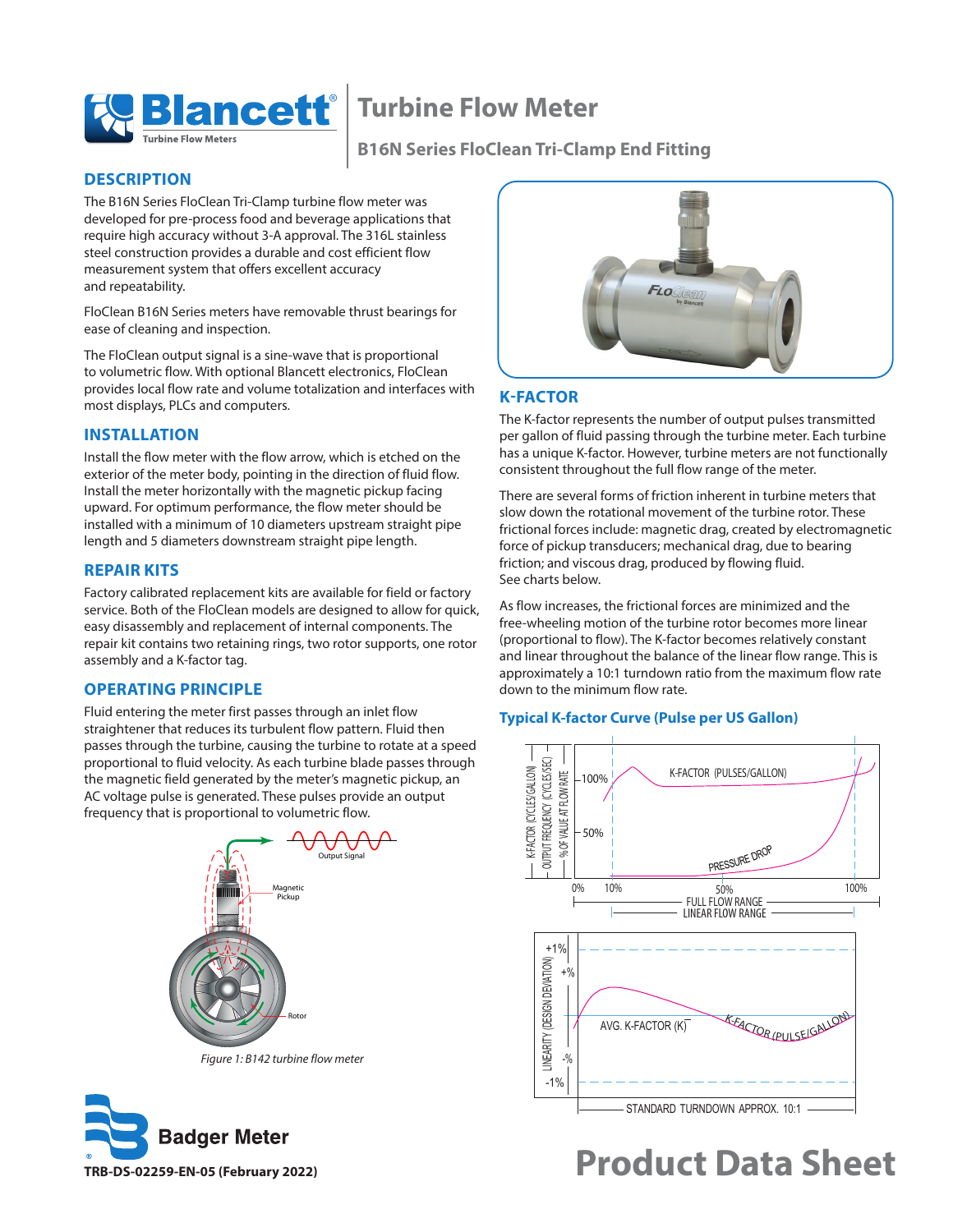### **SPECIFICATIONS**

| <b>Materials of</b><br><b>Construction</b> | <b>Body</b><br>316L stainless steel                       |                                          |  |  |  |  |
|--------------------------------------------|-----------------------------------------------------------|------------------------------------------|--|--|--|--|
|                                            | Nickel plated CD4MCU stainless steel<br><b>Rotor</b>      |                                          |  |  |  |  |
|                                            | <b>Bearings</b>                                           | Standard-nickle bindery tungsten carbide |  |  |  |  |
|                                            | <b>Rotor Shaft</b>                                        | Nickel bindery tungsten carbide          |  |  |  |  |
|                                            | <b>Rotor Support</b>                                      |                                          |  |  |  |  |
| <b>Operating Temperature</b>               | $-150300^{\circ}$ F ( $-100149^{\circ}$ C)                |                                          |  |  |  |  |
| <b>Pressure Rating</b>                     | 1,000 psi (Rating based on tri-clamp sanitary connection) |                                          |  |  |  |  |
| <b>End Connections</b>                     | Tri-clamp end fittings                                    |                                          |  |  |  |  |
| <b>Turndown Ratio</b>                      |                                                           |                                          |  |  |  |  |
| <b>Accuracy</b>                            | $\pm$ 1.0% of reading                                     |                                          |  |  |  |  |
| <b>Repeatability</b>                       | $±0.1\%$                                                  |                                          |  |  |  |  |
| <b>Calibration</b>                         | Water (NIST traceable calibration)                        |                                          |  |  |  |  |
| <b>Mag Pickup</b>                          | NEMA 6; $-150300^{\circ}$ F ( $-100149^{\circ}$ C)        |                                          |  |  |  |  |
| <b>Certifications</b>                      |                                                           |                                          |  |  |  |  |

### **DIMENSIONS**



| <b>Part Number</b>         | <b>Part Number Code</b>  | A<br><b>End to End Length</b> | В<br><b>Diameter</b> | <b>Ferrule Size</b> |
|----------------------------|--------------------------|-------------------------------|----------------------|---------------------|
| B16N-0XXA-XXX              | 003<br>005<br>007        | 3.00 in. (76.2 mm)            | 1.46 in. (37.1 mm)   | 0.984 in. (25.0 mm) |
| B <sub>16</sub> N-1XXA-XXX | 105<br>107<br>108<br>110 | 4.00 in. (101.6 mm)           | 2.00 in. (50.8 mm)   | 1.984 in. (50.4 mm) |
| $B16N-1XXA-XXX1$           | 115 <sup>1</sup>         | 6.25 in. (158.8 mm)           | 2.33 in. (59.2 mm)   | 1.984 in. (50.4 mm) |
| B <sub>16</sub> N-2XXA-XXX | 220                      | 6.50 in. (165.1 mm)           | 3.20 in. (81.3 mm)   | 3.047 in. (77.4 mm) |

 $115.0...180.0$  gpm flow range only.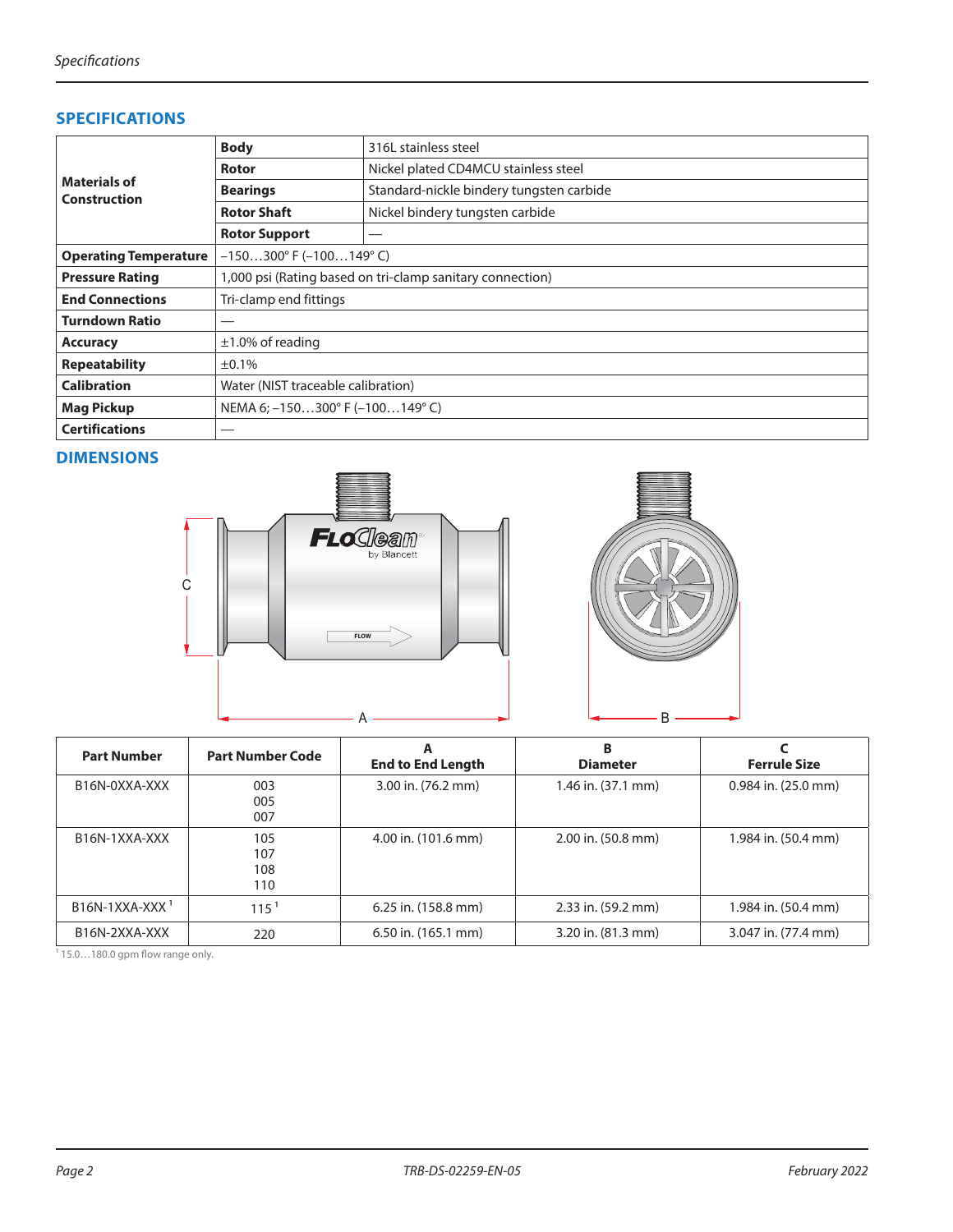### **PART NUMBER INFORMATION**

| Part        | <b>Bore Size</b>     | <b>End</b><br><b>Connections</b>    | <b>Max</b> | <b>Flow Rate</b>               |                 |               | Approx.                             | <b>Meter</b>   | <b>End to</b><br><b>End</b> | <b>Ferrule</b>          |
|-------------|----------------------|-------------------------------------|------------|--------------------------------|-----------------|---------------|-------------------------------------|----------------|-----------------------------|-------------------------|
| No.<br>Code | in. $(mm)$           |                                     | <b>PSI</b> | gpm (lpm)                      | bpd             | $m^3/d$       | K-Factor<br>Pulse/<br><b>US Gal</b> | Weight<br>(Ib) | Length<br>$in.$ (mm)        | <b>Size</b><br>in. (mm) |
| 003         | 3/8<br>(9.53)        | 0.984 in.<br>$(24.99$ mm $)$        | 1000       | 0.603.00<br>(2.2711.36)        | 20.57102.86     | 3.2716.35     | 20,000                              |                | 3.00<br>(76.20)             | 0.984<br>(24.99)        |
| 005         | 1/2<br>(12.70)       | 0.984 in.<br>$(24.99 \, \text{mm})$ | 1000       | 0.757.50<br>(2.8428.39)        | 21.71257.14     | 4.0940.88     | 13,000                              |                | 3.00<br>(76.20)             | 0.984<br>(24.99)        |
| 007         | 3/4<br>(19.05)       | 0.984 in.<br>$(24.99$ mm $)$        | 1000       | 2.0015.00<br>(7.5756.78)       | 68.57514.29     | 10.9081.76    | 2750                                |                | 3.00<br>(76.20)             | 0.984<br>(24.99)        |
| 105         | 1/2<br>(12.70)       | 1.984 in.<br>$(50.39 \, \text{mm})$ | 1000       | 0.757.50<br>(2.8428.39)        | 21.71257.14     | 4.0940.88     | 13,000                              |                | 4.00<br>(101.60)            | 1.984<br>(50.39)        |
| 107         | 3/4<br>(19.05)       | 1.984 in.<br>$(50.39 \, \text{mm})$ | 1000       | 2.0015.00<br>(7.5756.78)       | 68.57514.29     | 10.9081.76    | 2750                                |                | 4.00<br>(101.60)            | 1.984<br>(50.39)        |
| 108         | 7/8<br>(22.23)       | 1.984 in.<br>$(50.39 \text{ mm})$   | 1000       | 3.0030.00<br>(11.36113.56)     | 102.861028.57   | 16.35163.53   | 2686                                |                | 4.00<br>(101.60)            | 1.984<br>(50.39)        |
| 110         | (25.40)              | 1.984 in.<br>$(50.39 \, \text{mm})$ | 1000       | 5.0050.00<br>(18.93189.27)     | 171.431714.29   | 27.25272.55   | 870                                 |                | 4.00<br>(101.60)            | 1.984<br>(50.39)        |
| 115         | $1 - 1/2$<br>(38.10) | 1.984 in.<br>$(50.39 \text{ mm})$   | 1000       | 15.00180.00<br>(56.78681.37)   | 514.296171.43   | 81.76981.18   | 330                                 |                | 6.25<br>(158.75)            | 1.984<br>(50.39)        |
| 220         | 2<br>(50.80)         | 3.047 in.<br>(77.39 mm)             | 1000       | 40.00400.00<br>(151.421514.16) | 1371.4313714.29 | 218.042180.40 | 52                                  |                | 6.50<br>(165.10)            | 3.047<br>(77.39)        |

### **Repair Kits**

| <b>Bore Size</b>           | <b>Ferrule Size</b>      | <b>Repair Kit Fits Meter Part Number</b> | <b>Part Number Code</b> | <b>Repair Kit Part Number</b> |
|----------------------------|--------------------------|------------------------------------------|-------------------------|-------------------------------|
| 3/8 in. (9.53 mm)          | $0.984$ in. $(24.99$ mm) | B16N-003A-XXX                            | 003                     | <b>B16C-K03A</b>              |
| $1/2$ in. $(12.70$ mm)     | 0.984 in. (24.99 mm)     | B16N-005A-XXX                            | 005                     | <b>B16C-K05A</b>              |
| 3/4 in. (19.05 mm)         | $0.984$ in. $(24.99$ mm) | B16N-007A-XXX                            | 007                     | <b>B16C-K07A</b>              |
| $1/2$ in. $(12.70$ mm)     | 1.984 in. (50.39 mm)     | B16N-105A-XXX                            | 105                     | B16C-K05A                     |
| 3/4 in. (19.05 mm)         | 1.984 in. (50.39 mm)     | B16N-107A-XXX                            | 107                     | <b>B16C-K07A</b>              |
| 7/8 in. (22.23 mm)         | 1.984 in. (50.39 mm)     | B16N-108A-XXX                            | 108                     | <b>B16C-K08A</b>              |
| 1 in. $(25.40 \text{ mm})$ | 1.984 in. (50.39 mm)     | B16N-110A-XXX                            | 110                     | B16C-K10A                     |
| $1-1/2$ in. (38.10 mm)     | 1.984 in. (50.39 mm)     | B16N-115A-XXX                            | 115                     | <b>B16C-K15A</b>              |
| 2 in. (50.80 mm)           | 3.047 in. (77.39 mm)     | B16N-220A-XXX                            | 220                     | <b>B16C-K20A</b>              |